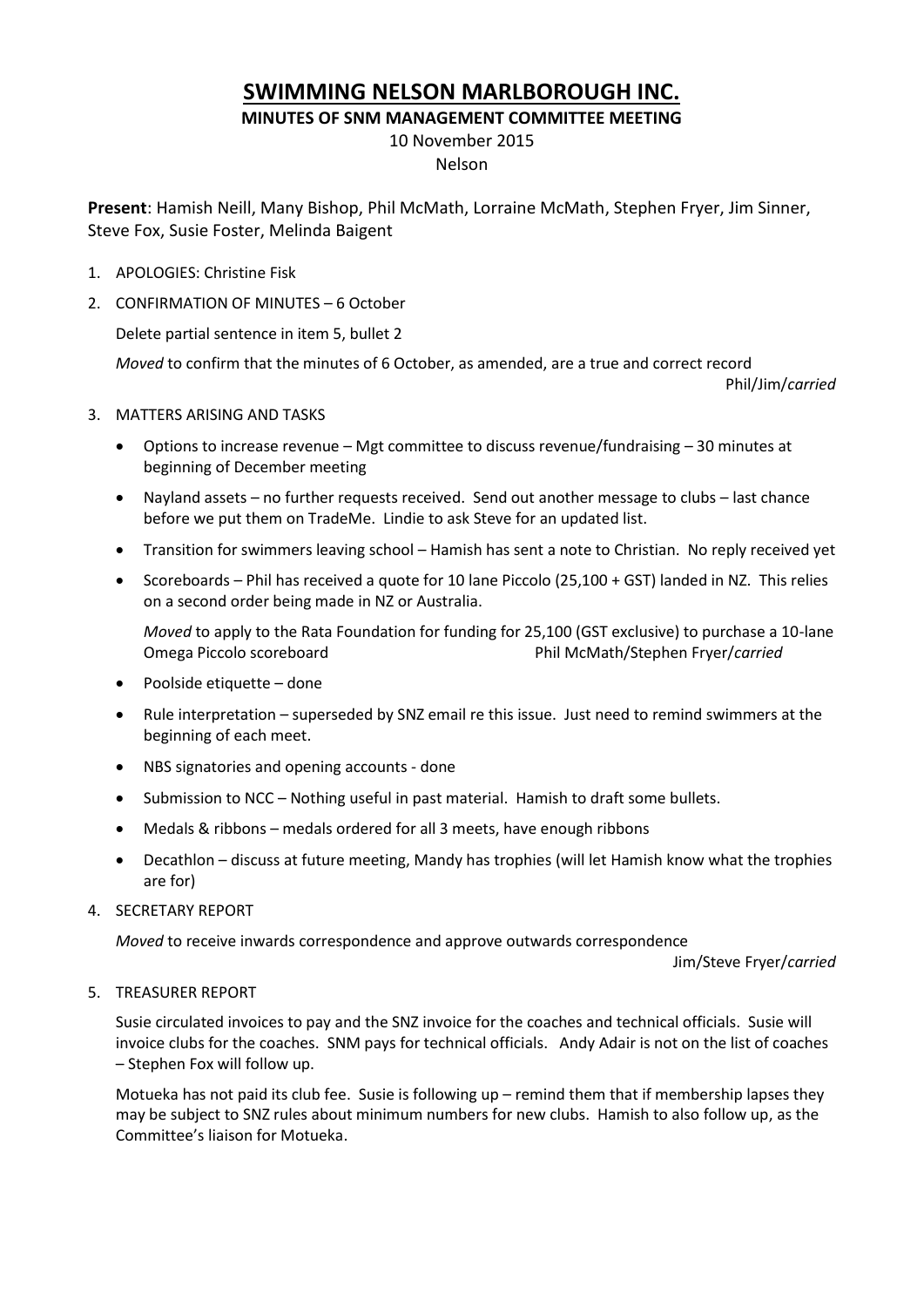*Moved* to approve the payment of SNZ invoices for registrations for swimmers, coaches, and technical officials for a total of \$1417.50 Susie/Jim/*carried* Susie/Jim/*carried* 

Susie will follow up Pelorus Trust accountability documents, and open either term deposit or on call account for Fryer Cup.

Accounts have been audited, no changes to the draft accounts. The engagement letter was signed at the meeting.

*Moved* to accept the Treasurer's report Susie/Mandy/*carried* Susie/Mandy/*carried* 

- 6. REGISTRAR REPORT/MEETS MANAGEMENT
	- Right to compete SNZ have confirmed earlier proposal. For Tasman Secondary School meet, unregistered swimmers will have to join clubs. Each club will have to decide how to structure the fees/criteria. Masters swimmers are in the same situation. Need to keep track of this issue. Remind clubs to consider this prior to TSS champs. Consider developing suggestions for clubs on membership options.
	- *Moved* that the committee approve the addition to the SNM Calendar of the Blenheim long distance club champs on 20 November 2015 Jim/Hamish/*carried*
	- SNM Age Group Champs

Comments summarised and draft flier circulated. Tasman and Blenheim in favour of winter meet format, Nelson South happy with either, Waimea prefers to retain existing format. Given the comments received, the flier has been prepared based on the winter meet format.

Jim's questions were discussed. Decided not to include the 50s in session 1 on Friday since this variant was not consulted, but consider it for 2016 winter meet. Allow converted times. Medals will be presented during sessions.

*Moved* to change the standing orders for Ton Bolton and Workers Coop trophies to 4x100 relays

Jim/Hamish/*carried*

*Moved* to approve the flier for SNM Age Groups 2016 with the winter meet format, events 15 and 16 swopped, and add that OTT starts may be used, subject to decisions on award criteria

Jim/Steve Fryer/*carried*

• NM Country and Town Champs

Relays will be scored (maintains consistency with NM Age Groups). Entries will be paid to SNM – then pay for pool hire, and split profit as per formula.

*Moved* to approve the flier for Country and Town Champs subject to decisions on award criteria Jim/Susie/*carried*

Jim will send flier to Karori Pirates and Aquagym.

Meet Directors

*Moved* to appoint Stephen Fryer as Meet Director for Country and Town and Phil McMath as Meet Director for SNM Age Groups Jim/Mandy/*carried*

Request for refund for swimmer registration

*Moved* that we indicate to SNZ that we do not support a refund Jim/Mandy/*carried* 

Records

|    |             |  |  |                                | Moved that the times below are confirmed as new NM records, set 25-28 September: |
|----|-------------|--|--|--------------------------------|----------------------------------------------------------------------------------|
| 50 | Free SC     |  |  | 16 M      22.97   Sam McKenzie | TASNM                                                                            |
|    | 100 Free SC |  |  | 16 M 49.70 Sam McKenzie        | TASNM                                                                            |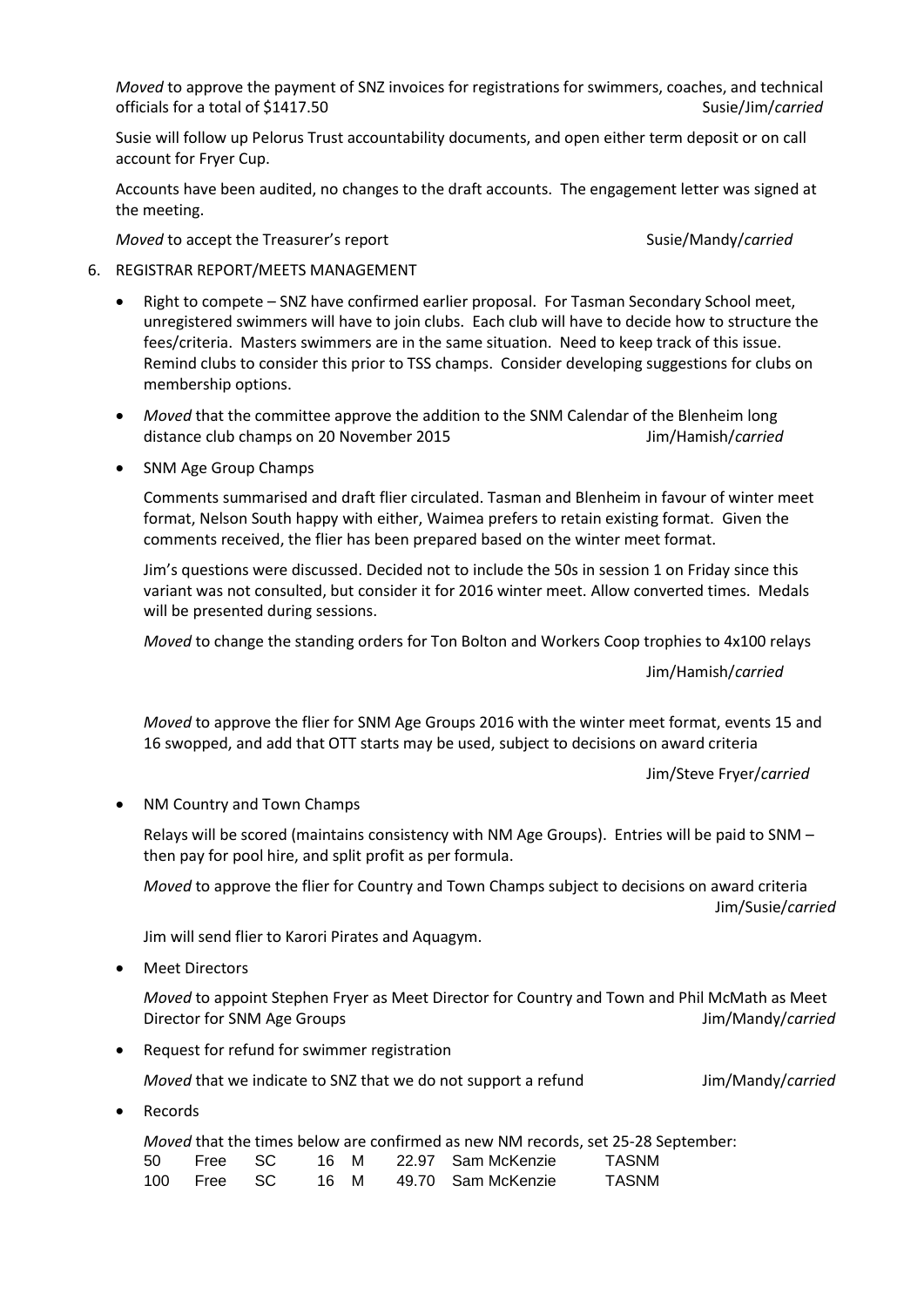| <b>TASNM</b> |
|--------------|
| <b>TASNM</b> |
| <b>TASNM</b> |
| <b>TASNM</b> |
|              |

Jim/Mandy*/carried*

• Trophy criteria

Mandy reported that Nelson South and Waimea preferred option 1, Blenheim option 3, Tasman and Andy Adair option 4.

Options 3 and 4 meet the aim of awarding trophies to best overall swimmers based on a mix of distances and strokes, but will require development of an algorithm so that it's practical for the Recorder. Changes to 10 year trophy are subject to approval from Margaret Young.

*Moved* to maintain Option 1 for 2016, consult with John Elder regarding feasibility of developing algorithm for Option 3 or 4 for next year **Phil/Jim** 

*Moved* to amend the motion to exclude 50 fly, back and breast from consideration of trophies for 13, 14, and 15 and over age groups Mandy/Melinda/ 4 in favour, 1 against, 4 abstained -- *carried*

*Moved* original motion as amended 7 in favour, 1 against, 1 abstain -- *carried* 

Mandy will draft a message to circulate to clubs.

• New trophies:

*Moved* to accept with gratitude the following new trophies: Baigent- Holland Family Cup for 11 year old boys and girls Trevurza Family Cup for 13 year old boys and girls Rukuwai Family Cup for 15 and over boys and girls Jim/Hamish/*carried*

7. STRATEGIC PLAN/KPI IMPLEMENTATION

Nothing to report.

8. PUBLICITY/COMMUNICATION REPORT

Nothing to report.

9. FUNDING REPORT

*Resolved* that a request be made to the Mainland Foundation Limited for funding for the amount of \$3325.87 (GST exclusive) to be used for the purpose of hiring lane space to hold the summer regional swimming competitions.

Jim Sinner/Hamish Neill/*carried*

Hamish will get a quote from Nayland and Susie will get a quote from Nelson South. Lindie to prepare application.

10. SNZ LIAISON REPORT

Teleconference next week.

11. TECHNICAL

No report.

12. COACHING REPORT

Request from Gary Hurring – Hamish will compile information from clubs and prepare a response. Lindie to forward to clubs.

13. GENERAL BUSINESS